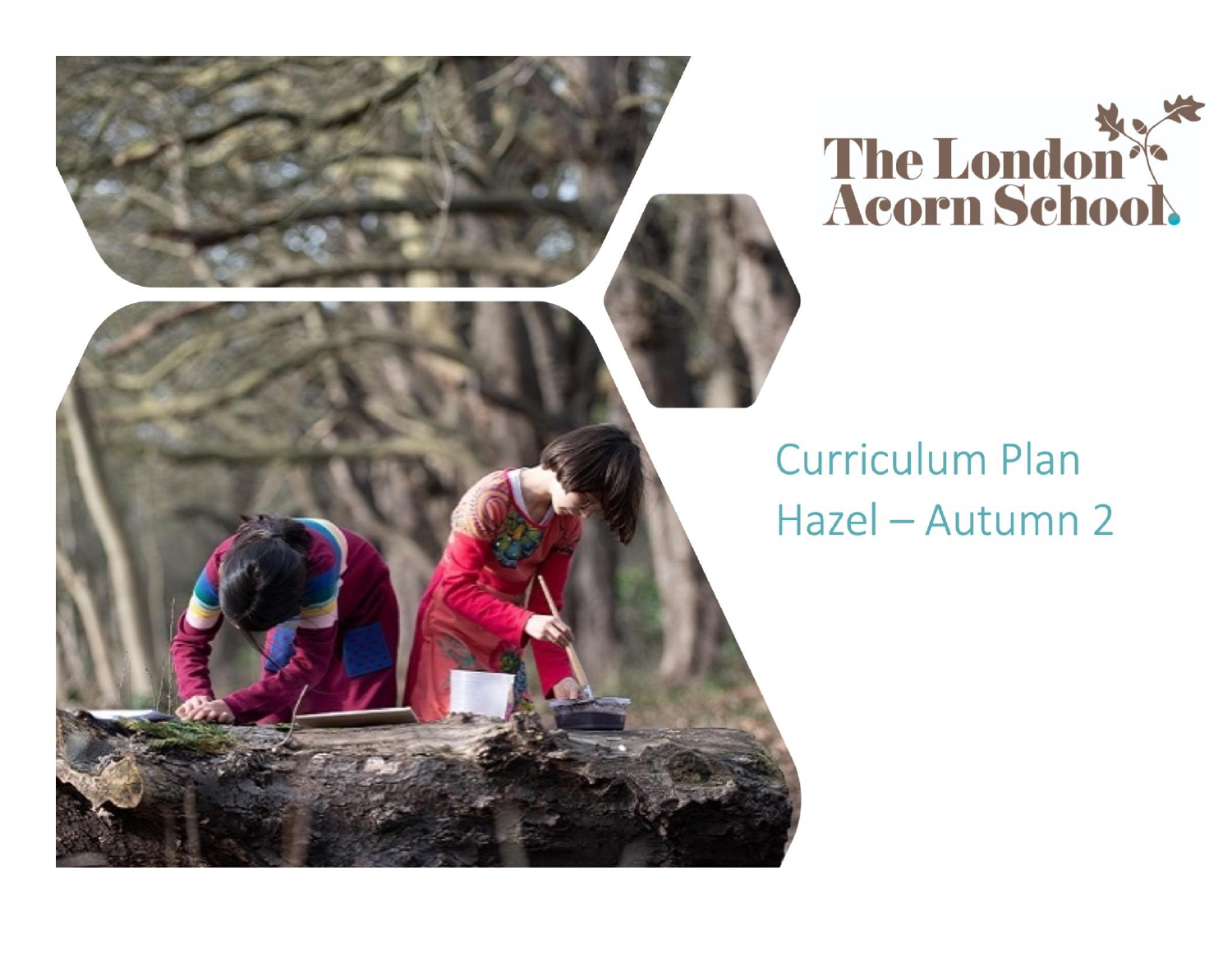## Programmes of Study



| Class 3 (Year Four) Term: Autumn Second half term |                                                                                 |                   |                                                                                           |  |  |  |  |
|---------------------------------------------------|---------------------------------------------------------------------------------|-------------------|-------------------------------------------------------------------------------------------|--|--|--|--|
| Unit Title: DRAGON'S DEN                          |                                                                                 |                   |                                                                                           |  |  |  |  |
| <b>Literacy Genres</b>                            |                                                                                 |                   |                                                                                           |  |  |  |  |
|                                                   | Fairy Tales: Leon and the Place Between [Babcock], Graham Baker-Smith (3 weeks) |                   |                                                                                           |  |  |  |  |
| Persuasive Texts: (2 weeks)                       |                                                                                 |                   |                                                                                           |  |  |  |  |
|                                                   | Explanations: Until I met Dudley [Babcock], Roger McGough (2 weeks)             |                   |                                                                                           |  |  |  |  |
| <b>Reading Enhancements</b>                       |                                                                                 |                   |                                                                                           |  |  |  |  |
|                                                   | How Ben Franklin Stole the Lighting, Rosaline Shanzer                           |                   |                                                                                           |  |  |  |  |
| Literacy                                          | Grammar                                                                         | Maths             | -Double 3-digit numbers and halve even 3-digit numbers; revise unit fractions;            |  |  |  |  |
|                                                   | To extend knowledge, understanding and use of expressive and                    |                   | identify equivalent fractions; reduce a fraction to its simplest form; count in fractions |  |  |  |  |
|                                                   | figurative language in stories and poetry through:                              |                   | (each fraction in its simplest form)                                                      |  |  |  |  |
|                                                   | -Constructing adjectival phrases                                                |                   |                                                                                           |  |  |  |  |
|                                                   | -Examining comparative and superlative adjectives                               |                   | -Look at place value in decimals and the relationship between tenths and decimals;        |  |  |  |  |
|                                                   | -Comparing adjectives on a scale of intensity                                   |                   | add two 4-digit numbers; practise written and mental addition methods; use vertical       |  |  |  |  |
|                                                   | -Relating them to the suffixes which indicate degrees of intensity (e.g.        |                   | addition to investigate patterns                                                          |  |  |  |  |
|                                                   | $-ish$ , $-er$ , $-est$ )                                                       |                   |                                                                                           |  |  |  |  |
|                                                   | Relating them to adverbs which indicate degrees of intensity (e.g.,             |                   | -Round 4-digit numbers to the nearest: 10, 100 and 1000; subtract 3-digit numbers         |  |  |  |  |
|                                                   | very, quite, more, most) and through investigating words which can              |                   | using the expanded written version and the counting up mental strategy and decide         |  |  |  |  |
|                                                   | be intensified in these ways and words which cannot.                            |                   | which to use                                                                              |  |  |  |  |
|                                                   | Writing to entertain:                                                           |                   |                                                                                           |  |  |  |  |
|                                                   | Stories - Myths & legends<br><b>Descriptive Poetry</b>                          |                   | -Convert multiples of 100g into kilograms; convert multiples of 100ml into litres;        |  |  |  |  |
|                                                   | Narrative Poetry<br>Characters/Settings                                         |                   | read scales to the nearest 100ml; estimate capacities; draw bar charts, record and        |  |  |  |  |
|                                                   | Writing to inform:                                                              |                   | interpret information                                                                     |  |  |  |  |
|                                                   | Recounts; letters; biographies and Newspaper article Explanation                |                   |                                                                                           |  |  |  |  |
|                                                   | Writing to persuade:                                                            |                   | -Use the grid method to multiply 3-digit by single-digit numbers and introduce the        |  |  |  |  |
|                                                   | Advertising - leaflets & brochures<br>Letters and posters                       |                   | vertical algorithm; begin to estimate products; divide numbers (up to 2 digits) by        |  |  |  |  |
|                                                   | Progression in Reading Comprehension                                            |                   | single-digit numbers with no remainder, then with a remainder                             |  |  |  |  |
|                                                   | Vocabulary /Inference/ predict/ explain/ retrieve/ summarise                    |                   |                                                                                           |  |  |  |  |
| Art                                               | <b>MIXED MEDIA - MOSAICS</b>                                                    | <b>Humanities</b> | <b>ROMANS - KNOW HOW ROME WAS FOUNDED &amp; HOW IT BECAME AN EMPIRE.</b>                  |  |  |  |  |
|                                                   |                                                                                 |                   |                                                                                           |  |  |  |  |
|                                                   | -Know the significance of mosaics in Roman art.                                 |                   | -Know the legend of Romulus and Remus                                                     |  |  |  |  |
|                                                   |                                                                                 |                   |                                                                                           |  |  |  |  |
|                                                   | -Know that mosaics are a form of decoration by arranging together               |                   | -Investigate how Rome expanded into an empire and learn the facts about the length        |  |  |  |  |
|                                                   | small pieces                                                                    |                   | and location of Roman rule around Europe, Asia & Africa                                   |  |  |  |  |
|                                                   |                                                                                 |                   |                                                                                           |  |  |  |  |
|                                                   |                                                                                 |                   | -Discover how Rome was ruled by emperor, consuls and senators & learn about the           |  |  |  |  |
|                                                   | -Investigate pattern and design in mosaics                                      |                   | diff. groups of people in Rome & their rights (slaves, plebeians, patricians, women)      |  |  |  |  |
|                                                   |                                                                                 |                   |                                                                                           |  |  |  |  |
|                                                   | -Generate a mosaic style pattern of coloured squares to refine a                |                   |                                                                                           |  |  |  |  |
|                                                   | design                                                                          |                   | -Describe aspects of daily life: technology; hygiene; children; food; houses              |  |  |  |  |
|                                                   |                                                                                 |                   |                                                                                           |  |  |  |  |
|                                                   |                                                                                 |                   | -Learn about entertainment and who the gladiators were?                                   |  |  |  |  |
|                                                   |                                                                                 |                   |                                                                                           |  |  |  |  |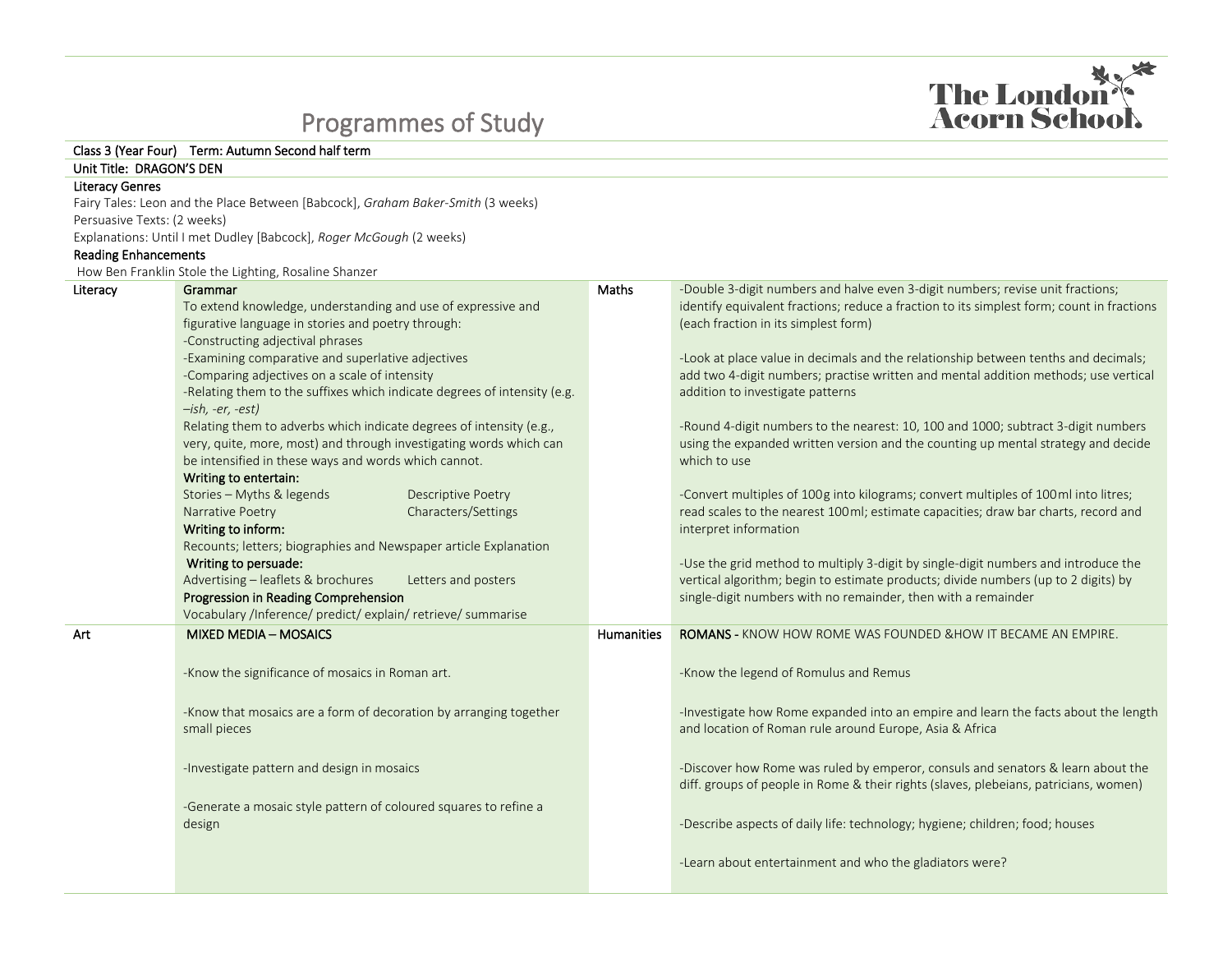|                | -To use the technique of fixing individual small squares to create a<br>mosaic                                                          |         | -Identify the differences between leisure today and in ancient Rome<br>-Know what the life of a gladiator was like: what they did and why; what weapons<br>they used; where gladiator fights took place<br>-Investigate the beliefs of the ancient Romans and know who their gods and<br>goddesses were.<br>-Describing some of the most popular Roman gods<br>-Learn about when Mount Vesuvius destroyed the city of Pompeii |
|----------------|-----------------------------------------------------------------------------------------------------------------------------------------|---------|-------------------------------------------------------------------------------------------------------------------------------------------------------------------------------------------------------------------------------------------------------------------------------------------------------------------------------------------------------------------------------------------------------------------------------|
| Relationships  | <b>ONLINE SAFETY</b>                                                                                                                    | Forest  | Story: The Little Grey Men - what do we need for survival?                                                                                                                                                                                                                                                                                                                                                                    |
| and Health     | -Know about the benefits of rationing time online                                                                                       | School  | Whittle toasting stick, toast apple slices on fire.                                                                                                                                                                                                                                                                                                                                                                           |
|                | -Know the risks of excessive time spent on electronic devices<br>-Understand that positive and negative content online can affect their |         | ID forage for sedge and birch twigs, use for weaving.<br>More dead-hedges, shelters for non-humans.                                                                                                                                                                                                                                                                                                                           |
|                | own and others mental and physical wellbeing                                                                                            |         |                                                                                                                                                                                                                                                                                                                                                                                                                               |
| Design and     | PRODUCT DESIGN USING ELECTICITY                                                                                                         | Science | <b>PHYSICS - ELECTRICITY</b>                                                                                                                                                                                                                                                                                                                                                                                                  |
| technology/    | -Use surveys to gather information about desirable consumer products and designs                                                        |         |                                                                                                                                                                                                                                                                                                                                                                                                                               |
| Woodwork       | -Use the knowledge of a range of existing products to help generate ideas linked to the<br>survey outcomes                              |         | -Name primary and secondary sources of light.                                                                                                                                                                                                                                                                                                                                                                                 |
|                | -Use annotated sketches and cross-sectional drawings to develop realistic ideas and                                                     |         |                                                                                                                                                                                                                                                                                                                                                                                                                               |
|                | designs<br>-Present design ideas and considering the views of others as they progress                                                   |         | -Identify common appliances that run on electricity.                                                                                                                                                                                                                                                                                                                                                                          |
|                | -Combine and connect electrical components together to test a design idea                                                               |         |                                                                                                                                                                                                                                                                                                                                                                                                                               |
|                | -Alter plans based on their views of others to improve their work.<br>-Design innovative and appealing product with a clear purpose     |         | -Construct a simple series electrical circuit, identifying and naming the basic parts.                                                                                                                                                                                                                                                                                                                                        |
|                | -Critically evaluate the product in relation to the manufacture, functionality and design                                               |         |                                                                                                                                                                                                                                                                                                                                                                                                                               |
|                |                                                                                                                                         |         | -Know about the effects of loops and switches in a circuit.                                                                                                                                                                                                                                                                                                                                                                   |
|                |                                                                                                                                         |         |                                                                                                                                                                                                                                                                                                                                                                                                                               |
|                |                                                                                                                                         |         | -Recognise some common conductors and insulators and know that metal is a good                                                                                                                                                                                                                                                                                                                                                |
|                |                                                                                                                                         |         | conductor.                                                                                                                                                                                                                                                                                                                                                                                                                    |
|                |                                                                                                                                         |         |                                                                                                                                                                                                                                                                                                                                                                                                                               |
| Religious      | <b>ISLAM</b>                                                                                                                            | PE      | <b>SWIMMING</b>                                                                                                                                                                                                                                                                                                                                                                                                               |
| <b>Studies</b> |                                                                                                                                         |         | To develop confidence in the water. To enter and leave the pool safely. Be able to                                                                                                                                                                                                                                                                                                                                            |
|                | -Learn about the Five Pillars of Faith                                                                                                  |         | answer questions about pool safety. Swims competently, confidently and proficiently                                                                                                                                                                                                                                                                                                                                           |
|                |                                                                                                                                         |         | over a distance of at least 20m. Uses the stroke of front crawl effectively. Begin to                                                                                                                                                                                                                                                                                                                                         |
|                | -Explore the significance of Hajj to Muslim believers                                                                                   |         | refine the technique of breaststroke and back stroke. Outcome: To swim a width                                                                                                                                                                                                                                                                                                                                                |
|                |                                                                                                                                         |         | unaided in recognisable stroke.<br><b>FITNESS</b>                                                                                                                                                                                                                                                                                                                                                                             |
|                | -Discuss the rise and spread of Islam; the meaning of Ummah (the                                                                        |         | -Fitness Increase and improve in higher intensity, physical activity for sustained                                                                                                                                                                                                                                                                                                                                            |
|                | worldwide community) in Islam.                                                                                                          |         | periods of time.                                                                                                                                                                                                                                                                                                                                                                                                              |
|                |                                                                                                                                         |         | -Apply skills to solve problems, individually and as part of a team.                                                                                                                                                                                                                                                                                                                                                          |
|                | -Know how and why Muslims respond to the needs of others around                                                                         |         | -Increase and improve on longevity of physical activity.                                                                                                                                                                                                                                                                                                                                                                      |
|                | the world.                                                                                                                              |         |                                                                                                                                                                                                                                                                                                                                                                                                                               |
|                |                                                                                                                                         |         |                                                                                                                                                                                                                                                                                                                                                                                                                               |
|                |                                                                                                                                         |         |                                                                                                                                                                                                                                                                                                                                                                                                                               |